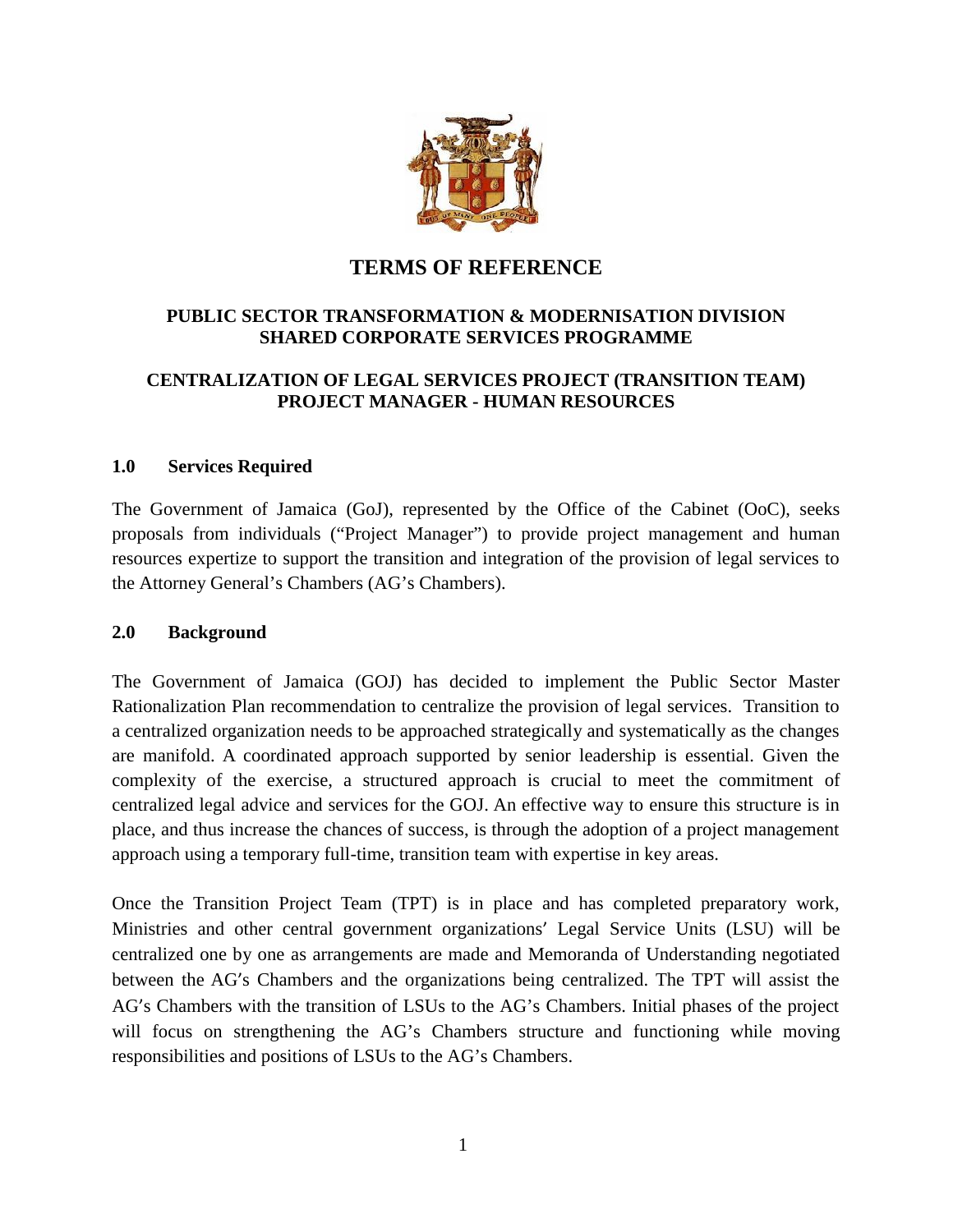#### **3.0 Assignment Objective**

The purpose of the assignment is to support the AG's Chambers and the Solicitor General (SG), in particular, in the strategic and daily operational management of the project. The AG's Chambers is looking for an experienced human resource professional to support this transition and integration of the provision of legal services. The Project Manager (PM) HR will ensure the proper functioning of HR components of the project, including planning of the transition, reporting and obtaining the requisite approval(s) prior to implementation, executing the implementation, adjusting activities based on on-going review and the final evaluation of project activities

#### **4.0 Scope of Work**

The purpose of the assignment is to support the AG's Chambers overall implementation project plan by planning and implementing the human resource (HR) activities required to strengthen the AG's Chambers and successfully integrate 17 LSUs staff into the AG's Chambers. The project activities cover the full range of human resource management including developing and implementing the on-boarding process for LSU staff, supporting the Ministry of Justice (MOJ) HR Manager and AG's Chambers HR and Director of Human Resources and Administration, overseeing the integration of human resource files, resolving individual personnel issues, and supporting the change management efforts required to strengthen AG's Chambers functioning. The Project Manager (PM) HR will ensure the proper functioning of HR components of the project, including planning of the transition, reporting and obtaining the requisite approval(s) prior to implementation, executing the implementation, adjusting activities based on on-going review and the final evaluation of project activities. An important responsibility of the PM HR is ensuring the transfer of personnel records, non-disruption of employee compensation, as well as preservation of HR project records and supporting documents.

The Project Manager has the overall responsibility for the successful initiation, planning, execution, monitoring, controlling and closure of the project. In keeping with the assignment objectives, the Project Manager will be required to produce a Work Plan, in accordance with Project Management standards.

At a minimum, he/she will be expected to:

• Prepare detailed methodology and work plan which will deliver the projects on target and per specification;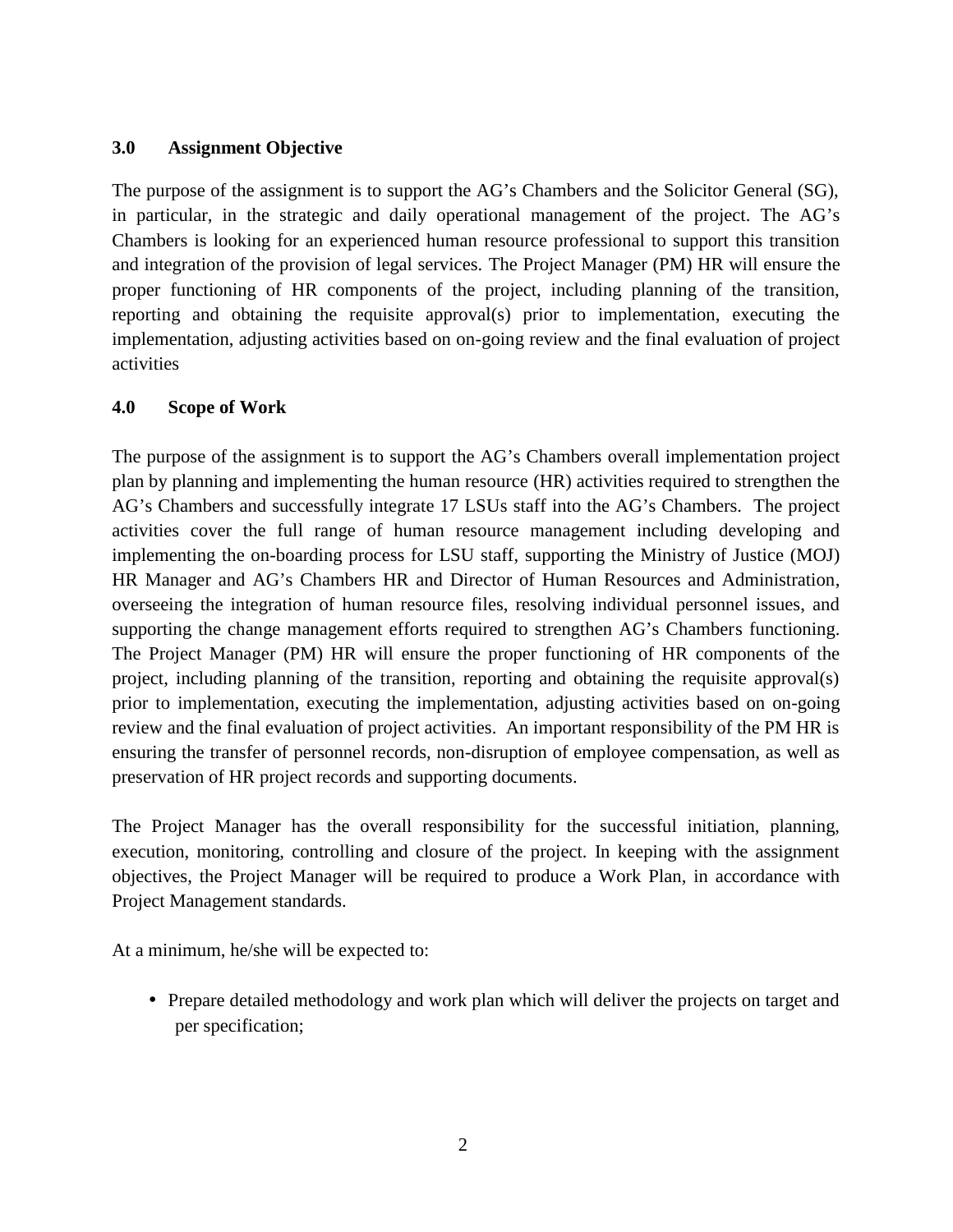- Develop and maintain project documents to include project management plan and schedules. Project Plan must be in accordance with Project Management Institute (PMI) principles and guidelines;
- Identify key human resource activities and developing HR transition project plan, which will include transfer of personnel records and compensation records;
- Work with Ministry and other organization's HR units to transfer and integrate paper and electronic HR files with AG's Chambers and MOJ HR systems;
- Work with Ministry of Finance and the Public Service, MOJ HR, AG's Chambers HR, Deputy Solicitors General (DSGs) and Directors to understand current and ongoing HR needs to be addressed to strengthen AG's Chambers and support successful implementation of centralization;
- Work with and support the Project and Change Management Executive with change management, ensure on-going communication with all levels of employees;
- Develop an orientation program for new AGC legal and administrative staff;
- In collaboration with AG's Chambers HR Manager, develop and implement transition strategies, policies and procedures for staffing new and existing positions;
- Develop a common process for performance management aligned with GOJ Performance Management and Appraisal System (PMAS) and customized to recognize the competencies and results required of AG's Chambers legal officers; Develop a training and development strategy;
- Review positions and work requirements to validate the complement and classification level requirements and recommend changes to ensure fairness and equity across the AG's Chambers.

## **5.0 Deliverables**

# **5.1 The deliverables under this project are outlined in the table below. All documents submitted must conform to the following minimum standards:**

- should follow the draft outline that is to be submitted to and approved prior to the deliverable being formally submitted;
- use language appropriate for a non-technical audience;
- be comprehensive, properly formatted and well presented;
- provide justifications for all assumptions;
- show evidence of consultation;
- be presented to the Steering Committee to allow for feedback and comments;
- final version of deliverable to incorporate Steering Committee feedback and be submitted in electronic editable format and two hard copies.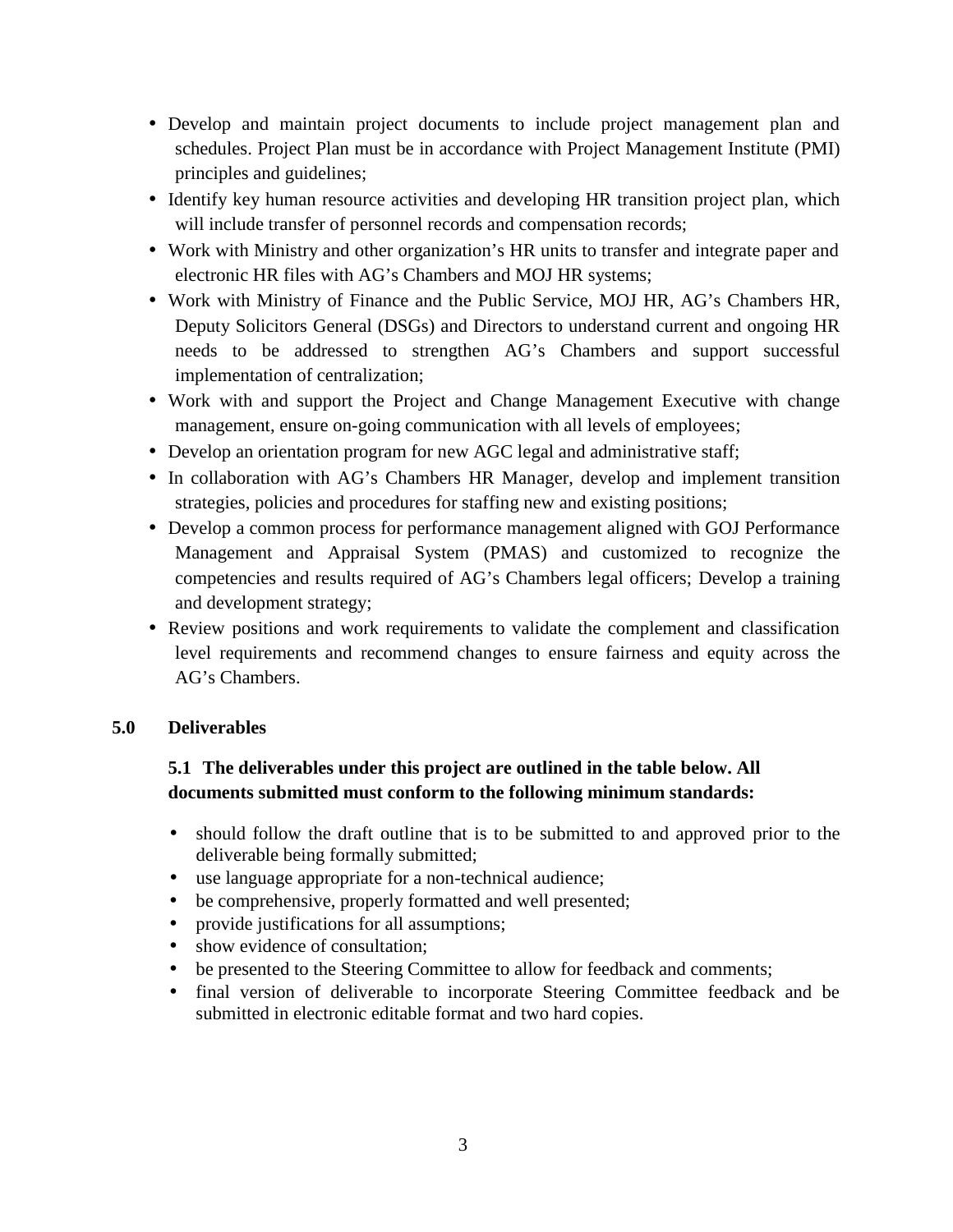# **5.2 Table** *- Deliverables*

| NO. | <b>KEY DELIVERABLES</b><br><b>DESCRIPTION</b> |                                                                                                                                                                                                                                                                                                                                                                                      |  |  |  |
|-----|-----------------------------------------------|--------------------------------------------------------------------------------------------------------------------------------------------------------------------------------------------------------------------------------------------------------------------------------------------------------------------------------------------------------------------------------------|--|--|--|
| 1.  | Work Plan                                     | Work Plan submitted within the agreed timeframe and<br>format i.e. Microsoft Project.                                                                                                                                                                                                                                                                                                |  |  |  |
| 2.  | Project Plan                                  | Detailed Human Resource Project Plan including<br><b>Transition strategies</b><br>On-boarding process strategy for specified Legal<br><b>Service Units</b><br>Training and Development strategy<br>Draft Project Plan submitted to the Attorney General's<br>Chambers and the Cabinet Office within six (6) weeks of<br>contract signing and final Project Plan submitted within two |  |  |  |
| 3.  | HR Plans and Products                         | (2) weeks of contract signing.<br>Human Resource Communication Plans and products such<br>as:<br>Welcome information packages<br>Updated AG's Chambers' HR Manual;                                                                                                                                                                                                                   |  |  |  |
| 4.  | Performance Management                        | Performance management framework, process and tools;                                                                                                                                                                                                                                                                                                                                 |  |  |  |
| 5.  | <b>HR</b> Advice                              | Advice and recommendations to Project and Change<br>Management Executive, the Solicitor General (Project Lead)<br>and AG's Chambers Executive Committee to support the<br>strengthening of AG's Chambers and the transition to an<br>integrated legal service delivery operation.                                                                                                    |  |  |  |
| 6.  | <b>Monthly Progress Reports</b>               | The officer will be required to submit Monthly Progress<br>Reports summarising:<br>• the progress made during the period (planned vs.<br>actual targets, etc.)<br>the proposed activities for the ensuing month,<br>risks, challenges, gaps, and recommendations for<br>addressing them<br>adjustments to be made to project plans as required                                       |  |  |  |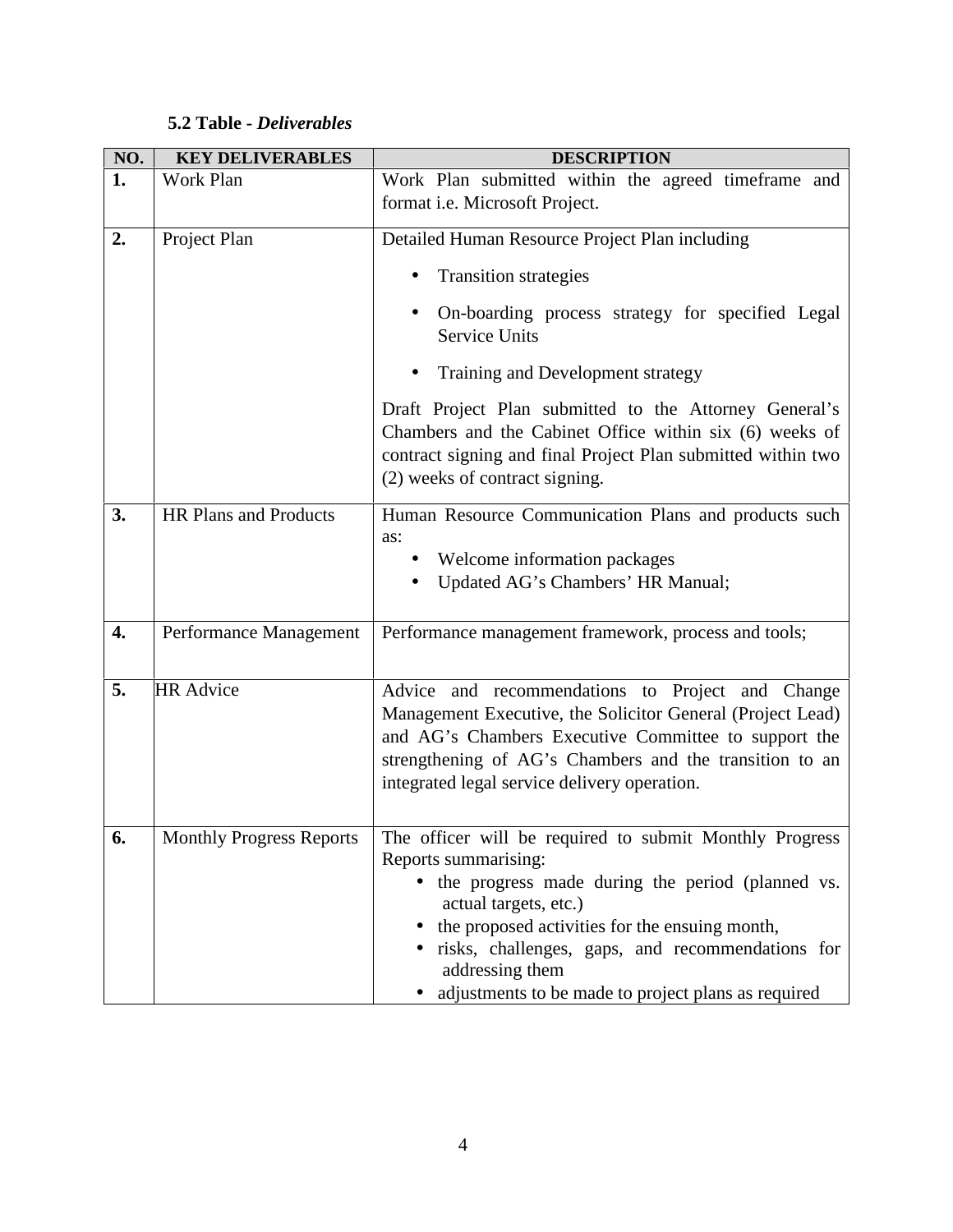| ' 7. | Project Close-Out Report   Document |                                                            | challenges, | mitigating                                        | strategies, |  |
|------|-------------------------------------|------------------------------------------------------------|-------------|---------------------------------------------------|-------------|--|
|      |                                     | recommendations, evaluation of the project implementation. |             |                                                   |             |  |
|      |                                     | This must be benchmarked against the agreed Project Plan.  |             |                                                   |             |  |
|      |                                     |                                                            |             | Document should be done in accordance with agreed |             |  |
|      |                                     | international standard                                     |             |                                                   |             |  |
|      |                                     |                                                            |             |                                                   |             |  |

#### **6.0 Reporting Relationship**

The officer will report to the Project and Change Management Executive.

#### **7.0 Supervisory Responsibility -** None

## **8.0 Technical Expertise Required**

The ideal candidate should possess:

- University degree (preferably a post-graduate degree) in Human Resource Management, Management Studies or equivalent
- At least 5 years of extensive experience in human resource management in government or not-for-profit organizations;
- At least 5 years' experience in planning and delivering operational human resource services, providing advice and guidance on HR related situations, and interpreting HR policy;
- A minimum of five years (5) experience working in the area of Project Management with at least two major projects of similar scope successfully completed within the last three years;
- Project Management training;
- Experience developing practical and creative solutions that respond to organizational needs

#### The following would be assets:

- Knowledge and experience with organizations that provide legal services;
- Certification in project management or human resource management;
- Experience managing the human resource component of large projects;
- Experience developing and delivering training

The candidate will also be expected to demonstrate the following:

- Sound analytical and problem-solving skills
- Excellent oral and written communication and presentation skills
- Excellent time management and organizing skills
- Excellent people and team building skills